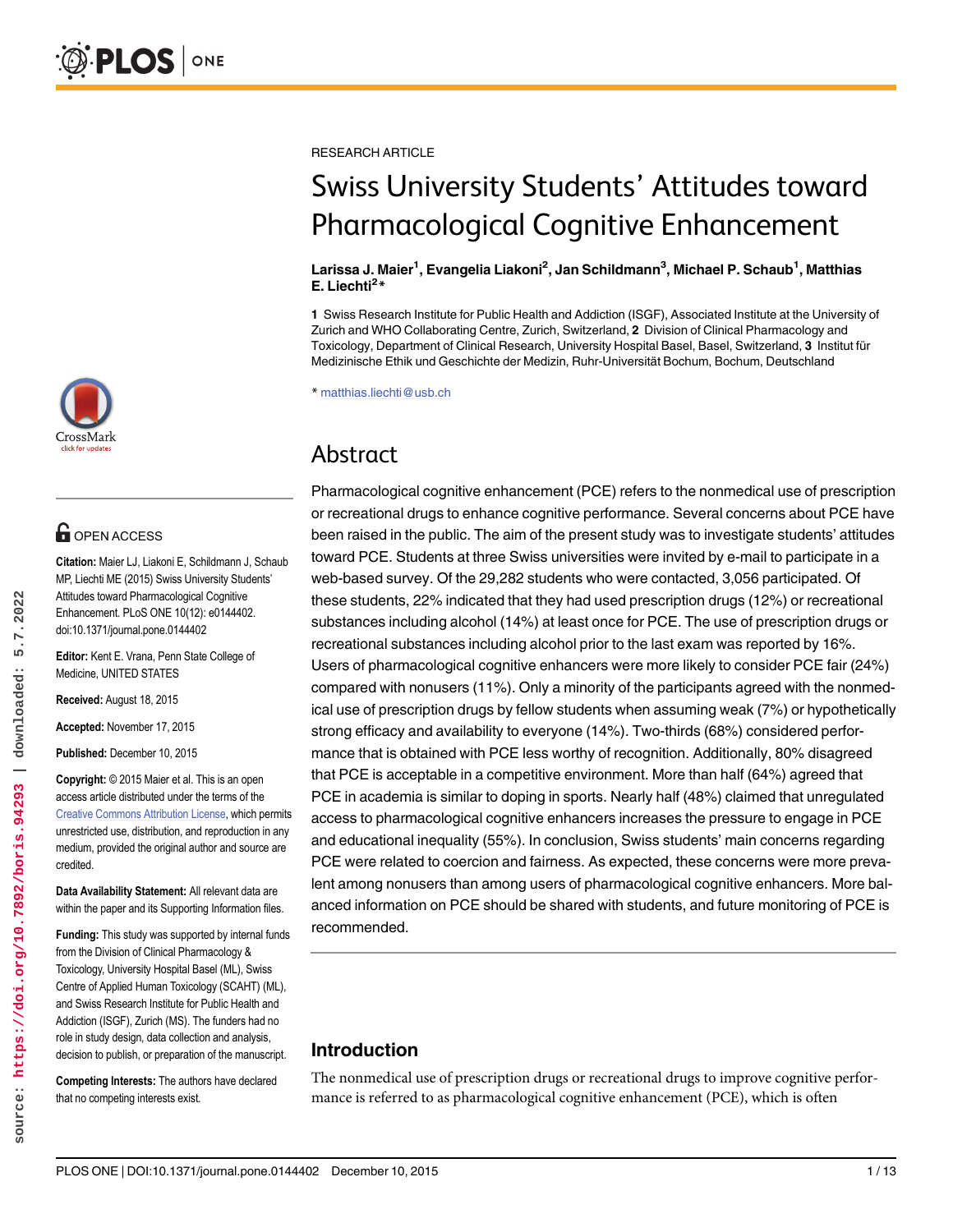discussed in terms of ethical considerations and morality  $[1-4]$ . The public has raised strong concerns about the fairness and coercion of drug use for PCE [5].

Schelle et al. (2014) summarized evidence from 40 studies that contained information about public attitudes toward PCE. Aside from concerns regarding fairness and coercion, concerns were most often raised about the medical safety of substances that are used for PCE [5].

The prevalence of PCE among Swiss university students and their perceived pressure to use drugs for PCE were recently investigated by two web-based studies [6,7]. Both studies also included a small set of questions to examine students' concerns about PCE in general, not differentiating between substances and different situations of use. Students worried about the medical safety of drugs that are used for PCE and reported perceiving peer pressure to use drugs for PCE [6,7]. Users of pharmacological cognitive enhancers were less concerned about side effects and potential disadvantages in those who refuse to use PCE compared with nonusers [7]. However, PCE among students might be considered cheating, resulting in inequality and injustice, potentially inauthentic results, or peer pressure to engage in PCE [5,7,8]. Information on attitudes toward PCE use was obtained with mostly small study samples, and only few empirical studies have assessed a wider range of students' attitudes toward PCE in terms of the acceptability of the many different substances that are used for PCE [5,9]. Furthermore, only a few studies have compared PCE in academia with doping in sports  $[10-12]$ . Similar to a study among 1,026 German students, qualitative interviews among 19 Australian university students revealed that PCE was considered unfair, and monitoring and regulating PCE were rated as important [13,14]. In contrast, interviews with 18 healthy German students who used prescription drugs for PCE revealed that students see a moral difference between PCE with drugs and PCE with caffeine [9].

Most of the studies that have been performed to date were rather small and addressed only a few concerns regarding PCE in general and not specifically for different substances, as reported in a recent review [5]. Therefore, we addressed students' attitudes toward various types of pharmacological cognitive enhancers among Swiss university students in a large, empirical, webbased survey, including quantitative ratings for each statement to allow statistical comparisons. We examined a series of specific statements regarding the acceptability of different drugs that are used for PCE and the implications of various situations of use. We also investigated attitudes concerning the authenticity of performance that is achieved with PCE, fairness, autonomy, and the need for regulation. We adjusted and included several questions that were used in previous interviews  $[10,13]$  and a quantitative study among German students  $[14]$  to compare our findings with previous international studies. We also investigated the frequency of the nonmedical use of prescription and recreational drugs  $[6]$  to statistically compare attitudes toward PCE between users and nonusers of pharmacological cognitive enhancers. Our primary hypothesis was that users of pharmacological cognitive enhancers would exhibit more accepting attitudes toward PCE compared with nonusers [5,7].

#### Materials and Methods

#### Recruitment of study participants

Students at the University of Zurich (UZH; total of 5,000 contacted), University of Basel (Uni-Bas; total of 11,189 contacted), and Swiss Federal Institute of Technology Zurich (ETHZ; total of 13,093 contacted) were contacted via e-mail and invited to participate in an online survey on attitudes toward PCE. In the e-mail, potential participants were briefly informed that we were interested in students' attitudes toward PCE, regardless of whether they were experienced with PCE or not. The participants were informed that participation in the study was voluntary, that responses would be anonymous and stored on a secure server, and that the study was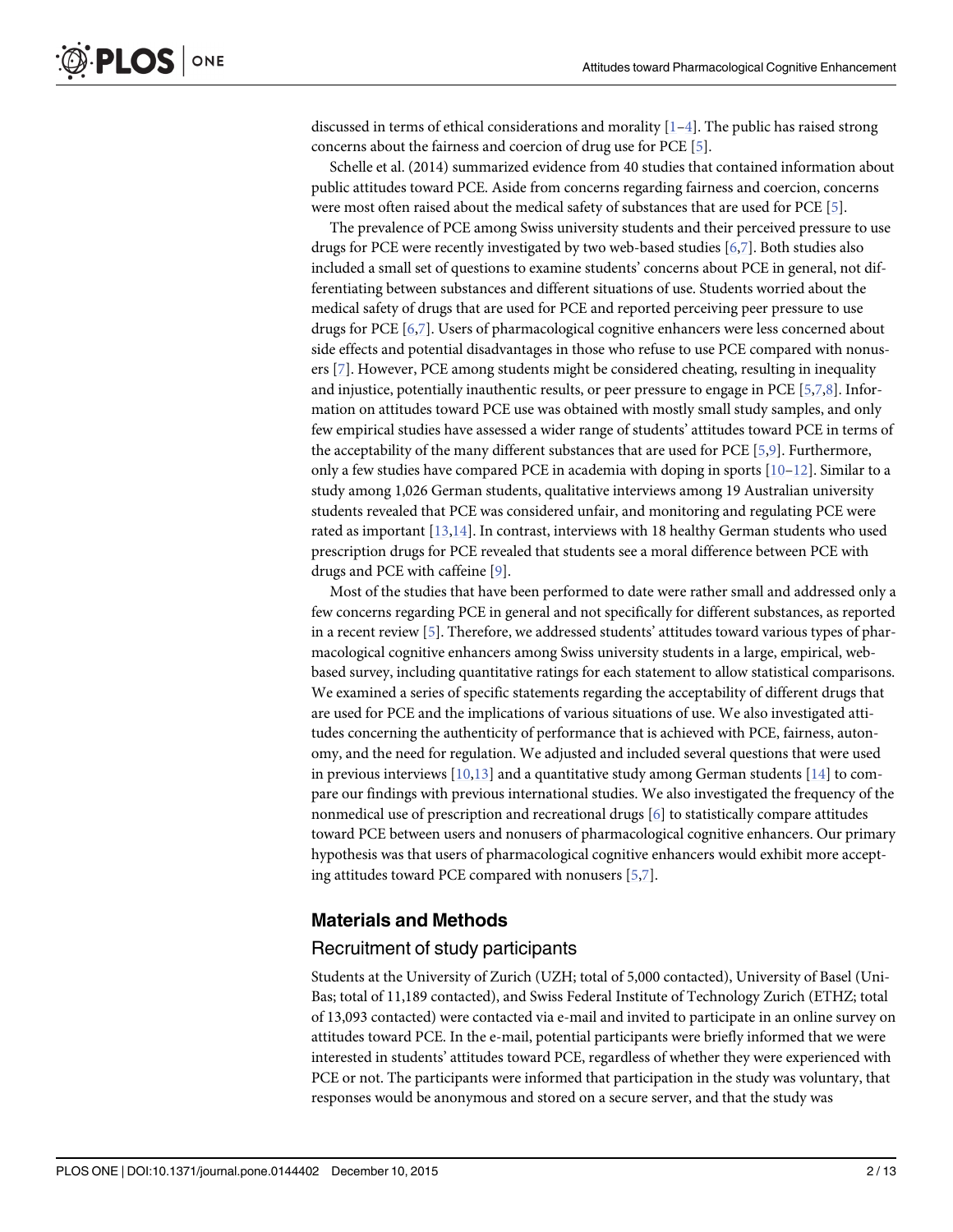authorized by the Ethics Committee of the Philosophical Faculty of the University of Zurich and Ethics Committee of the Cantons of Basel. All of the study participants provided informed consent when they left the study information webpage to start the survey. No incentives were provided for participation in the study. The participants were informed that completion of the questionnaire would take approximately 15 min.

## Measures (questionnaire)

The full study questionnaire is provided online (S1 Questionnaire). Question identifiers are included below in parentheses.

Definition of pharmacological cognitive enhancement. At the beginning of the questionnaire, PCE was defined as the use of prescription drugs (e.g., methylphenidate) or other psychoactive substances (e.g., alcohol, cannabis, and cocaine) to enhance cognitive performance (e.g., attention, concentration, vigilance, and reduction of nervousness) while studying, similar to our previous study [6]. Coffee and energy drinks were not considered for this narrow definition of PCE, but their rates of use and attitudes concerning their use were assessed for comparison.

**Participant characteristics.** The participants were first asked to indicate their  $(Q1)$  university, (Q2-4) study major, (Q5) number of semesters studied, (Q6) age, (Q7) sex, (Q8) whether they studied full-time or part-time, and (Q9) whether they worked (percentage of fulltime employment).

Prevalence of pharmacological cognitive enhancement. Participants' drug use that was aimed at improving study performance was assessed similarly to our previous study on PCE among Swiss university students [6]. Specifically, the participants were asked to indicate whether they had ever used one or more of the following (Q13) prescription drugs without a medical indication to improve cognitive performance while studying: methylphenidate, modafinil, antidepressants, anti-dementia drugs, sedatives/sleeping pills, and beta-blockers. They were also asked whether they had ever used any of the following (Q14) recreational drugs to improve cognitive performance while studying: alcohol, cannabis products, cocaine, illegal amphetamine, and methylenedioxymethamphetamine (MDMA). If the participants indicated that any substance was used explicitly for PCE, then they were subsequently asked  $(i)$  how often PCE occurred within the last 30 days prior to the last exam,  $(ii)$  whether their expectations regarding the efficacy of the substance that they used were met, and  $(iii)$  whether they would consider repeated use in a similar situation.

Attitudes toward pharmacological cognitive enhancement. The participants were asked to rate a series of statements that reflected different attitudes toward various types of PCE in various contexts of use. Several statements were adjusted from previous studies  $[13-15]$  and pilot-tested for comprehension and redundancy. The participants rated each statement on a Likert scale, indicating their agreement  $(1 =$  strongly disagree,  $5 =$  strongly agree).

Substances used to improve cognitive performance while studying. First  $(Q15)$ , the participants were asked to indicate their agreement with the use of one of the following substances: the prescription drug methylphenidate or modafinil with or without a prescription, illegal stimulants (e.g., amphetamine, cocaine, MDMA), coffee, caffeine tablets, and energy drinks. The participants were informed that they should assume that these substances generally have only weak effects on cognitive performance, in line with scientific data [16-18].

Case vignette: "Thomas". Second (Q16), a "real-world" and prototypic vignette of PCE was presented that described a student, "Thomas," who was studying for his final exam using non-prescribed methylphenidate. The example was taken from a previous qualitative interview study  $[15]$  and adjusted for the present study to allow for quantitative assessments. Thomas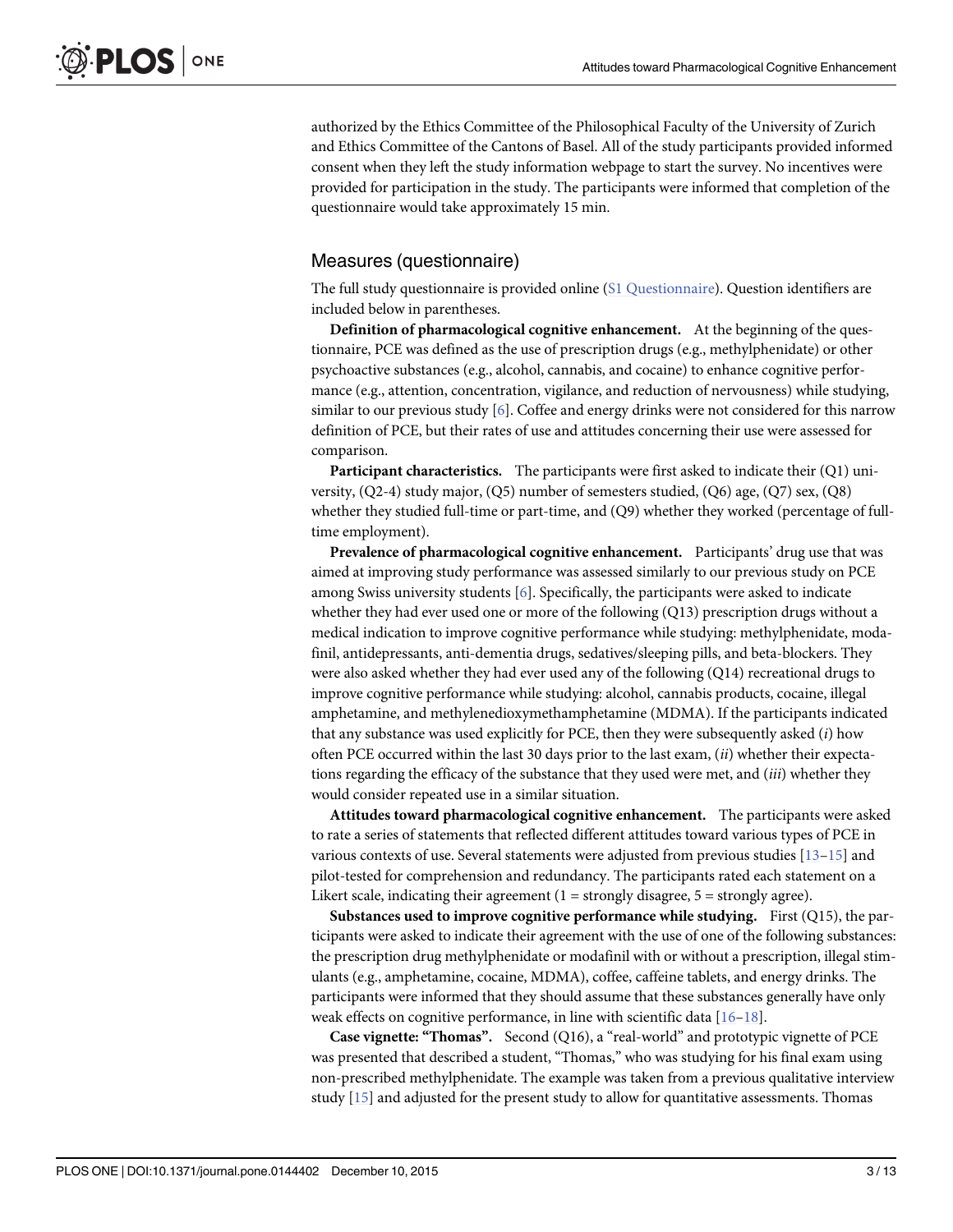had concentration problems and complained to a colleague about feeling pressured and having problems learning the material for the exam. His friend recommended that Thomas should use methylphenidate to assist with studying and offered him some. Thomas used the methylphenidate and felt that it facilitated concentration over longer periods of time. He felt that he was more efficient at learning and less afraid of the exam. Thomas passed the exam with even better grades than previously. The participants were asked  $(i)$  whether they agreed with Thomas' use of methylphenidate in this situation in general,  $(ii)$  whether it would have been acceptable to use methylphenidate with a doctor's prescription but without a diagnosed disorder, and (iii) whether it would have been acceptable to use methylphenidate with a prescription and diagnosed attention deficit disorder.

Contexts of pharmacological cognitive enhancement, assuming hypothetically strong efficacy and legal availability. The participants then had to indicate their attitudes toward PCE with regard to different contexts of use, assuming that substances with strong cognitiveenhancing effects existed (which is currently not the case) that are legally available to everyone (Q17). Thus, the participants were asked whether they agreed with the use of an effective substance for cognitive enhancement  $(i)$  by any fellow students,  $(ii)$  by fellow students with bad grades, (iii) by fellow students who were diagnosed with a mental disorder (i.e., attention deficit),  $(iv)$  by fellow students with a mental disorder without a physician's diagnosis,  $(v)$  by a surgeon to improve performance during long operations or night shifts, or  $(v_i)$  by professors to enhance academic teaching/learning performance.

General attitudes toward pharmacological cognitive enhancement. The participants then rated a series of statements on general attitudes toward PCE. They were asked whether they agreed or disagreed (Q18) that PCE negatively alters the quality of an academic result (e.g., less authentic), (Q19) that substances that are used for PCE change emotions and social behavior of users, (Q20) that substances that are used for PCE change the personality of users, (Q21) that achievements with PCE are less worthy of recognition than similar achievements without substance use, (Q22) that someone who uses substances to study longer has planned his work poorly, (Q23) that substances that are used to improve studying hinder the acquisition of more sustainable planning and learning strategies, and (Q24) that mankind has always used substances to enhance performance (e.g., coffee, coca, betel, tobacco) and the use of modern substances, such as medications, is simply the most recent form of this phenomenon.

The participants then indicated (Q25) whether they considered PCE (25a) generally unproblematic and acceptable, (25b) unproblematic as long as the substances were safe, (25c) unproblematic as long as use is controlled and occasional, or (25d) unproblematic as long as no adverse effects caused harm to others (e.g., impaired driving skills).

**Comparison with doping in sports.** The participants were then asked  $(Q26)$  to compare PCE in academia with doping in sports using two partially contrasting statements. First, they had to indicate whether they considered PCE in academia as similar to doping in sports. Second, they were asked whether they agreed or disagreed with the statement that winners and losers exist in sports only, whereas in academia PCE that leads to success does not necessarily mean that others lose. Similarly, participants had to indicate (Q27) whether they consider PCE acceptable in a non-competitive environment where one's own performance is not measured relative to someone else's performance and in a competitive environment where one's own performance is assessed relative to someone else's performance.

Autonomy vs. regulation. Additionally (Q28), the participants shared their opinions about PCE and autonomy: (28a) individuals are autonomous, and everybody should be free to decide whether to use substances for cognitive enhancement or not, and (28b) they would not mind if other students took substances while studying. A set of statements then explored opinions about regulating PCE: (28c) the university should regulate substance use for the purpose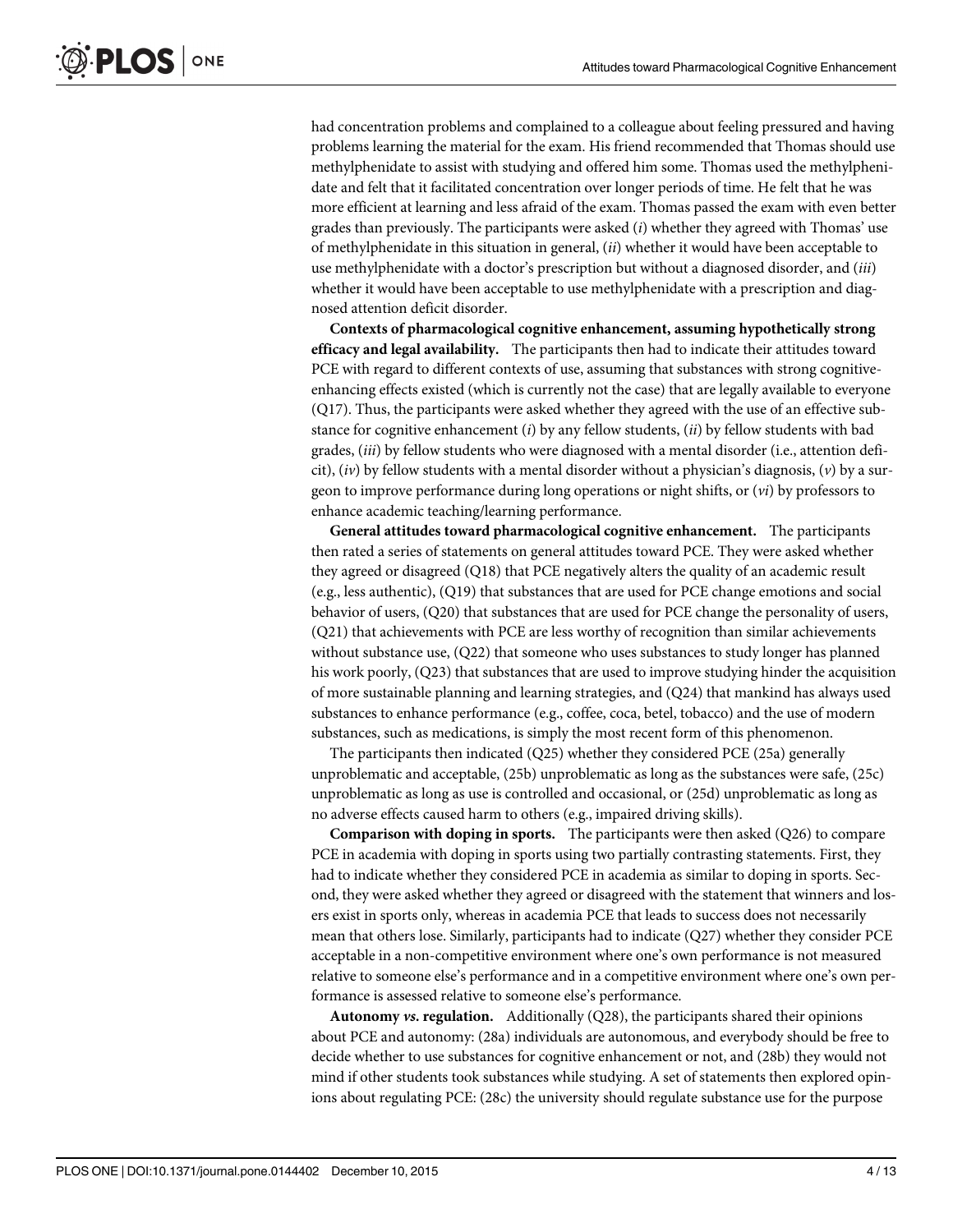of improving cognitive performance among students, (28d) unregulated access to substances that are used for cognitive enhancement might result in unequal chances with regard to education and professional life, (28e) unregulated access to substances that are used for cognitive enhancement increases pressure to use these substances (coercion), and (28f) access to medications and other substances is already sufficiently regulated; hence, specific regulations for PCE are unnecessary.

Duties of academic institutions. The participants were then asked (Q29) whether performance requirements at universities might increase because of PCE, (Q30) whether more investment in research that seeks to develop effective substances that increase cognitive performance is desirable, and (Q31) whether universities should collect data on the importance (prevalence/acceptance) of PCE among students to neutrally inform students about this topic and potential harms. Finally, the participants were asked (Q32) whether they would consider using substances for PCE that are safe and have few adverse effects, even if they would gain an advantage over others. The participants also had to indicate whether (Q33) they considered that PCE reflects media hype with no real relevance to society.

## Statistical analysis

Analyses were conducted using Statistica 12 software (StatSoft, Tulsa, OK, USA). Likert scales were used to measure attitudes toward PCE and are expressed as numeric scores: 1 = "strongly disagree,"  $2 =$  "rather disagree,"  $3 =$  "unsure,"  $4 =$  "rather agree," and  $5 =$  "strongly agree." To determine agreement ( $>$  3) or disagreement ( $<$  3) with a statement, the mean rating for each statement was tested against 3 using t-tests for single means. Differences in attitudes toward different types or contexts of PCE were assessed using nonparametric Friedman analyses of variance (ANOVAs) or Wilcoxon matched-pairs tests. Differences in attitudes between PCE users and nonusers were assessed using Kruskal-Wallis tests. The number (%) of participants who agreed or disagreed with a statement was determined for all statements with scores of 1 or 2 (indicating disagreement) and scores of 4 or 5 (indicating agreement). Multiple regression analysis was used to examine participant characteristics that predict agreement with the use of pharmacological cognitive enhancers in the case example (Q16). To account for multiple testing, the level of significance was set to  $p < 0.001$  for all of the analyses.

#### **Results**

#### Participant characteristics

Response rates and participant characteristics are presented in S1 Table. A total of 3,056 students who completed at least the section on the use of pharmacological cognitive enhancers in the questionnaire were included in the study. The participants were 17–72 years old (mean, 23 years). The median number of completed semesters was six (range, 1–24). An equal number of male and female students participated in the study. Most of the participants from UniBas and UZH were female, and most of the participants from ETHZ were male. Most of the students were enrolled full-time, with a higher percentage of part-time students and employed students at the universities compared with ETHZ (S1 Table).

Twenty-two percent of the participants reported having used prescription or recreational drugs at least once for the purpose of improving cognitive performance while studying. Additionally, 12% reported the nonmedical use of prescription drugs, and 14% reported using alcohol and illegal drugs for PCE. Alcohol, methylphenidate, cannabis, and sedatives were the substances that were most commonly used for PCE  $(S2 \text{ Table})$ . A total of 498 students (16.3%) reported the use of pharmacological cognitive enhancers prior to the last exam, including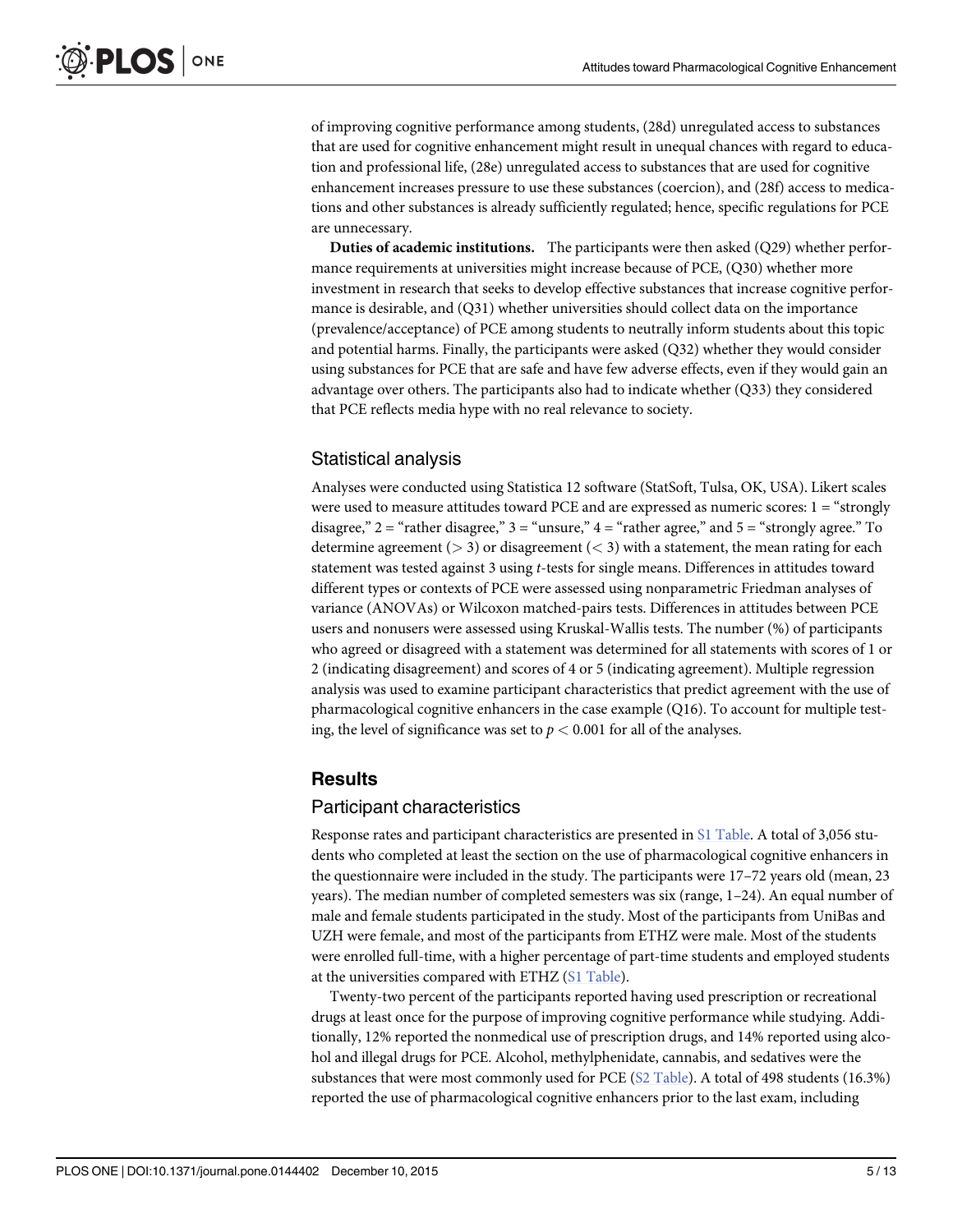prescription drugs in 218 cases (7.1%) and recreational drugs (including mainly alcohol) in 334 cases (10.9%).

#### Attitudes toward pharmacological cognitive enhancement

Likert scale ratings on attitudes toward PCE are listed in  $Table 1$  for all participants and separately for users and nonusers of pharmacological cognitive enhancers, together with the test statistics. Additionally, numbers (percentages) of subjects who agreed or disagreed with a statement are shown in S3 Table.

Attitudes toward substance use for cognitive enhancement depended on the type of substance used (Table 1). Freely available substances, such as coffee and energy drinks, were most acceptable when used while studying. Caffeine tablets were also rated as rather acceptable (Table 1). The use of methylphenidate or modafinil for PCE was not advocated, especially when used without a prescription. Illegal stimulants were the least acceptable type of drug for PCE. Attitudes toward PCE were strongly related to personal experiences with PCE. Assuming weak efficacy, drug use for PCE was rated as more acceptable by experienced users compared with nonusers (Table 1).

In the case vignette of "Thomas," nonmedical methylphenidate use for PCE was considered unacceptable, except by students who used PCE prior to the last exam (Table 1). Moreover, 38% of students who engaged in PCE prior to the last exam and 25% of students who engaged in PCE overall agreed with using non-prescribed methylphenidate for PCE, whereas only 9% of nonusers agreed (S3 Table). Students were slightly more tolerant of methylphenidate use for PCE if it was prescribed by a physician, even without having a diagnosed mental disorder  $(Z = 13.5, p < 0.001)$ . When prescribed based on a diagnosed attention deficit disorder, methylphenidate use was the most acceptable and clearly more acceptable than non-prescribed use  $(Z = 40.9, p < 0.001)$  or prescribed use without a diagnosis  $(Z = 40.5, p < 0.001;$  Table 1). Students who engaged in PCE considered the use of methylphenidate for PCE in the example of "Thomas" as more acceptable than nonusers, independent of whether it had been prescribed or not (Table 1). Multiple regression analysis revealed that agreement with PCE was more likely among students who were experienced with PCE ( $F = 246.4$ ,  $p < 0.001$ ) and among male students ( $F = 448.0, p < 0.001$ ), whereas age, the number of semesters studied, and being employed had no influence on whether students agreed with PCE.

For the hypothetical case of legally available substances with strong effects on cognitive performance, PCE was considered acceptable only by fellow students with a diagnosis of a mental disorder (Table 1). Pharmacological cognitive enhancement by fellow students with mental disorders that were diagnosed by a physician  $(Z = 40.8, p < 0.001)$  or without a formal diagnosis  $(Z = 25.1, p < 0.001)$  were considered more acceptable compared with PCE by any fellow student, and a formal diagnosis enhanced the acceptability of PCE (Table 1). Interestingly, PCE was considered slightly less unacceptable by fellow students with bad grades ( $Z = 7.8$ ,  $p < 0.001$ ) compared with PCE by fellow students in general. Students rather disagreed with substance use for enhanced performance by surgeons, but disagreement with PCE by academic professors was even more pronounced  $(Z = 23.7, p < 0.001)$ . In all six contexts of use that were presented in the survey, students who were experienced with PCE were more likely to agree with substance use for performance enhancement compared with nonusers (Table 1).

Respondents did not support the view that PCE negatively alters the quality of an academic result (Table 1). Nevertheless, students who had never used drugs for PCE considered results that are achieved with PCE as less worthy of recognition (Table 1). Additionally, students were concerned that PCE might change the feelings and behavior of users and potentially affect their personality. Students who never used drugs for PCE were more likely to agree with the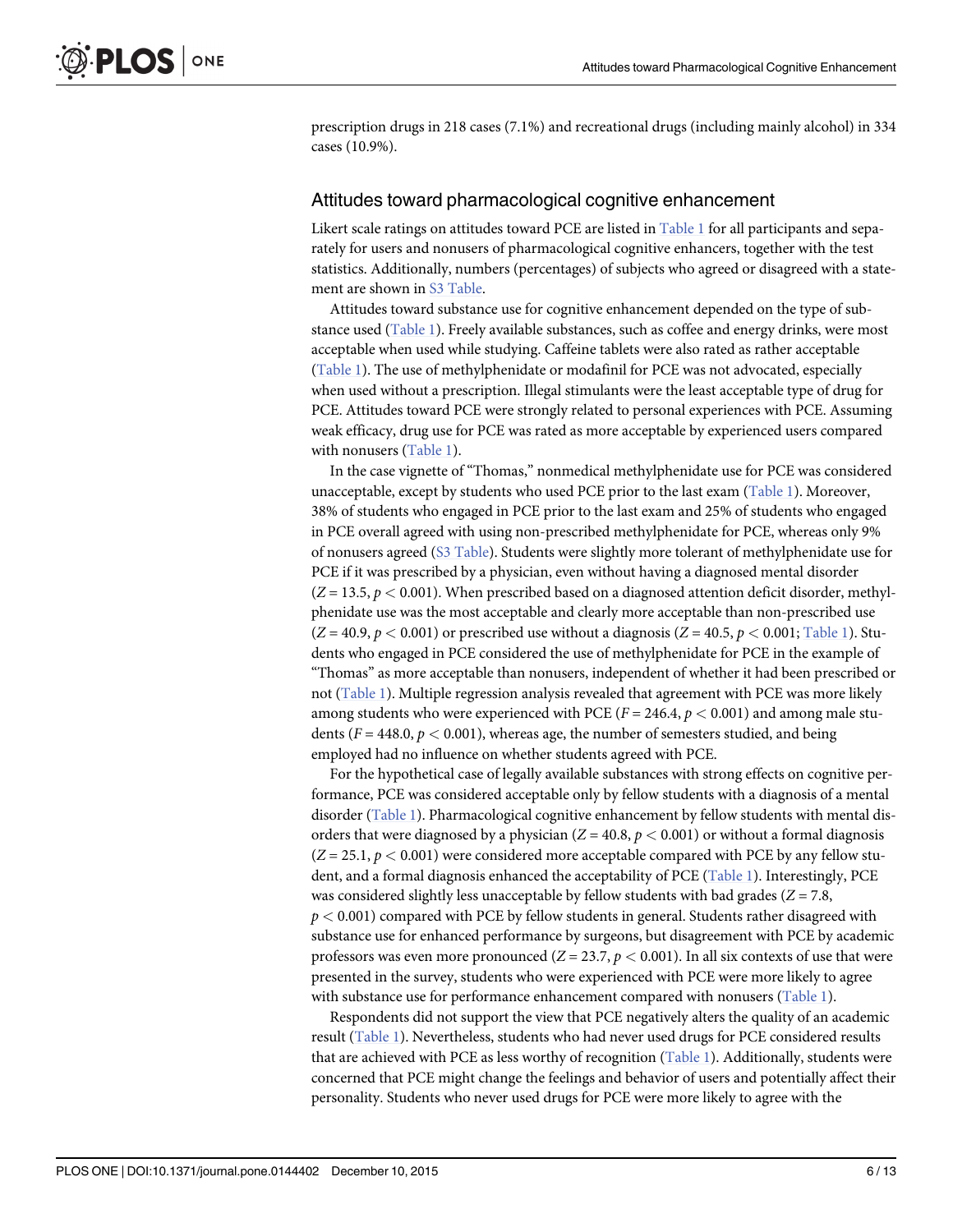#### Table 1. Students' attitudes toward pharmacological cognitive enhancement (PCE).

|                                                                                       | Total<br>(2,999) | PCE prior to the<br>last exam (223) | PCE but not prior to<br>the last exam (425) | Never used<br>PCE (2,351) | <b>Kruskal-Wallis</b><br>test: $H =$ |
|---------------------------------------------------------------------------------------|------------------|-------------------------------------|---------------------------------------------|---------------------------|--------------------------------------|
| Acceptability of substances used while<br>studying (assuming rather weak efficacy)    | $N = 2,933$      | $n = 223$                           | $n = 425$                                   | $n = 2,285$               |                                      |
| Coffee                                                                                | 4.2(1.1)         | 4.3(1.1)                            | 4.3(1.1)                                    | 4.1(1.1)                  | 17, P<0.001                          |
| Energy drinks                                                                         | 3.7(1.3)         | 3.9(1.3)                            | 3.9(1.3)                                    | 3.7(1.3)                  | 18, P<0.001                          |
| Caffeine tablets                                                                      | 3.1(1.3)         | $3.6(1.4)$ *                        | $3.3(1.3)*$                                 | 3.0(1.3)                  | 56, P<0.001                          |
| Methylphenidate or modafinil as a prescribed<br>medication                            | 2.4(1.4)         | 3.0(1.5)                            | 2.7(1.5)                                    | 2.2(1.4)                  | 89, P<0.001                          |
| Methylphenidate or modafinil without a prescription                                   | 1.6(0.9)         | $2.3(1.4)$ *                        | $1.9(1.2)$ *                                | 1.4(0.9)                  | 89, P<0.001                          |
| Illegal stimulants (amphetamine, cocaine, or<br>MDMA)                                 | 1.3(0.7)         | $1.9(1.2)$ *                        | $1.5(1.0)*$                                 | 1.3(0.7)                  | 162, P<0.001                         |
| Case example of a student using<br>methylphenidate while studying                     | $N = 2,880$      | $n = 222$                           | $n = 419$                                   | $n = 2,239$               |                                      |
| It is acceptable to use methylphenidate without a<br>prescription                     | 2.0(1.2)         | $2.9(1.6)$ *                        | $2.5(1.4)$ *                                | 1.9(1.1)                  | 156, P<0.001                         |
| It is acceptable with a prescription even if no<br>mental disorder has been diagnosed | 2.3(1.3)         | $2.8(1.5)$ *                        | $2.6(1.4)$ *                                | 2.2(1.2)                  | 73, P<0.001                          |
| It is acceptable with a prescription and with a<br>diagnosed mental disorder          | 4.0(1.2)         | 4.1(1.2)                            | 4.1(1.2)                                    | 4.0(1.2)                  | 12, P<0.001                          |
| Contexts of PCE use (assuming hypothetically<br>strong effects & availability)        | $N = 2,772$      | $n = 209$                           | $n = 392$                                   | $n = 2,171$               |                                      |
| PCE is fair if fellow students use effective<br>substances                            | 2.0(1.2)         | $2.8(1.5)$ *                        | $2.4(1.4)$ *                                | 1.9(1.1)                  | 115, P<0.001                         |
| PCE is fair if fellow students have poor grades                                       | 2.1(1.3)         | $2.9(1.5)$ *                        | $2.5(1.4)$ *                                | 2.0(1.2)                  | 112, P<0.001                         |
| PCE is fair if fellow students have a diagnosed<br>mental disorder                    | 3.8(1.1)         | $4.1(1.1)^*$                        | $3.9(1.1)$ *                                | 3.7(1.1)                  | 37, P<0.001                          |
| PCE is fair if fellow students have a mental<br>disorder but no diagnosis             | 2.6(1.3)         | $3.2(1.4)$ *                        | $2.9(1.4)$ *                                | 2.5(1.3)                  | 82, P<0.001                          |
| PCE is fair if surgeons have long operations or<br>night shifts                       | 2.7(1.4)         | 3.1 $(1.6)^*$                       | $2.9(1.5)$ *                                | 2.6(1.4)                  | 32, P<0.001                          |
| PCE is fair if professors improve their academic<br>teaching skills/ learning         | 2.1(1.3)         | $2.8(1.5)$ *                        | $2.5(1.4)$ *                                | 2.0(1.2)                  | 96, P<0.001                          |
| <b>General attitudes toward PCE</b>                                                   | $N = 2,601$      | $n = 195$                           | $n = 366$                                   | $n = 2,040$               |                                      |
| PCE negatively alters the quality of the academic<br>result                           | 2.8(1.1)         | 2.7(1.2)                            | 2.8(1.1)                                    | 2.9(1.1)                  | <b>NS</b>                            |
| PCE changes feelings and social behaviour                                             | 3.7(1.0)         | 3.7(1.1)                            | 3.8(1.0)                                    | 3.7(0.9)                  | <b>NS</b>                            |
| PCE changes the personality                                                           | 3.3(1.1)         | 3.1(1.2)                            | 3.3(1.1)                                    | 3.4(1.0)                  | <b>NS</b>                            |
| Results obtained with PCE are less worthy of<br>recognition                           | 3.9(1.3)         | $3.1(1.6)$ *                        | $3.5(1.4)$ *                                | 4.0(1.2)                  | 83, P<0.001                          |
| Someone who needs PCE poorly planned his work                                         | 3.2(1.3)         | $2.6(1.4)$ *                        | $2.9(1.3)$ *                                | 3.3(1.3)                  | 77, P<0.001                          |
| PCE hinders acquisition of planning and learning<br>skills                            | 3.6(1.2)         | $3.1(1.4)$ *                        | $3.4(1.3)$ *                                | 3.7(1.1)                  | 56, P<0.001                          |
| Mankind always used substances to enhance<br>performance, PCE is not new              | 2.5(1.3)         | 3.1 $(1.4)^*$                       | $2.8(1.4)$ *                                | 2.4(1.2)                  | 68, P<0.001                          |
| PCE is generally unproblematic and acceptable                                         | 1.8(1.0)         | $2.4(1.3)*$                         | $2.1(1.1)^*$                                | 1.7(0.9)                  | 103, P<0.001                         |
| PCE is unproblematic as long as the substances<br>are safe                            | 2.3(1.3)         | $2.8(1.4)$ *                        | $2.7(1.3)*$                                 | 2.2(1.2)                  | 72, P<0.001                          |
| PCE is unproblematic as long as the use occurs<br>controlled and occasionally         | 2.6(1.3)         | $3.1(1.4)$ *                        | $3.0(1.4)$ *                                | 2.4(1.2)                  | 95, P<0.001                          |
| PCE is unproblematic as long as it causes no harm<br>to others                        | 2.4(1.3)         | $3.0(1.5)$ *                        | $2.8(1.4)$ *                                | 2.3(1.2)                  | 87, P<0.001                          |
| Comparison with doping in sports                                                      | $N = 2,561$      | $n = 191$                           | $n = 357$                                   | $n = 2,013$               |                                      |

(Continued)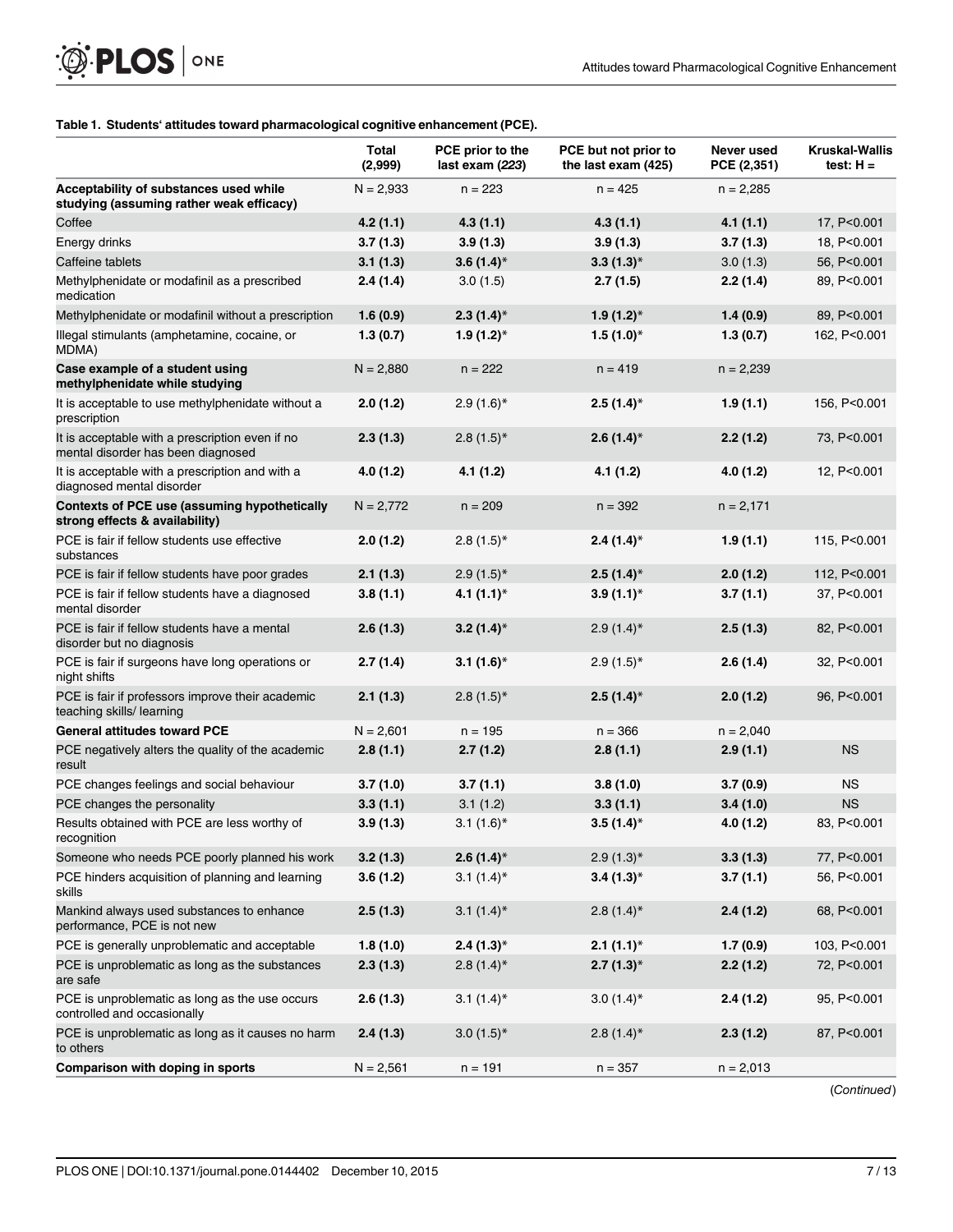#### Table 1. (Continued)

**PLOS I** 

ONE

|                                                                                         | <b>Total</b><br>(2,999) | PCE prior to the<br>last exam (223) | PCE but not prior to<br>the last exam (425) | Never used<br>PCE (2,351) | <b>Kruskal-Wallis</b><br>test: $H =$ |
|-----------------------------------------------------------------------------------------|-------------------------|-------------------------------------|---------------------------------------------|---------------------------|--------------------------------------|
| PCE in academia is similar to doping in sports                                          | 3.7(1.3)                | $3.2(1.5)$ *                        | $3.3(1.4)$ *                                | 3.8(1.3)                  | 59, P<0.001                          |
| In sports there are winners and loosers, PCE does<br>not necessarily result in loosers  | 2.8(1.3)                | $3.1(1.5)^*$                        | $3.0(1.3)$ *                                | 2.7(1.2)                  | 36, P<0.001                          |
| PCE is acceptable in a non-competitive<br>environment with no relative ratings          | 3.0(1.4)                | $3.6(1.3)$ *                        | $3.3(1.4)$ *                                | 3.0(1.3)                  | 47, P<0.001                          |
| PCE is acceptable in a competitive environment<br>with relative ratings                 | 1.7(1.1)                | $2.4(1.4)$ *                        | $2.0(1.2)$ <sup>*</sup>                     | 1.6(0.9)                  | 91, P<0.001                          |
| <b>Autonomy vs. Regulation</b>                                                          | $N = 2,524$             | $n = 189$                           | $n = 352$                                   | $n = 1,983$               |                                      |
| Everyone is free to decide whether to use drugs for<br>PCE or not                       | 3.5(1.4)                | $3.9(1.2)$ *                        | $3.8(1.3)*$                                 | 3.5(1.4)                  | 31, P<0.001                          |
| I do not care if others use drugs for PCE while<br>studying                             | 3.0(1.3)                | $3.6(1.4)$ *                        | $3.3(1.4)$ *                                | 2.9(1.3)                  | 66, P<0.001                          |
| The university should should regulate drug use for<br><b>PCE</b>                        | 2.9(1.4)                | $2.5(1.4)$ *                        | $2.6(1.3)$ *                                | 3.0(1.3)                  | 49, P<0.001                          |
| Not regulating PCE might result in unequal<br>educational and professional perspectives | 3.5(1.2)                | 3.1 $(1.4)^*$                       | $3.2(1.3)*$                                 | 3.6(1.2)                  | 36, P<0.001                          |
| Non-regulated access to NE substances increases<br>the pressure to use substances       | 3.2(1.4)                | 3.0(1.5)                            | 3.2(1.4)                                    | 3.2(1.4)                  | <b>NS</b>                            |
| Access to drugs is regulated sufficiently, specific<br>PCE regulations are unnecessary  | 2.5(1.2)                | $2.9(1.4)$ *                        | $2.7(1.2)$ *                                | 2.4(1.1)                  | 32, P<0.001                          |
| Duties of academic institutions                                                         | $N = 2,502$             | $n = 188$                           | $n = 345$                                   | $n = 1,969$               |                                      |
| PCE use at universities may increase performance<br>requirements                        | 3.4(1.2)                | 3.5(1.4)                            | 3.3(1.3)                                    | 3.4(1.2)                  | <b>NS</b>                            |
| We should invest more in research to develop<br>effective substances for PCE            | 2.2(1.2)                | $2.8(1.5)*$                         | $2.5(1.3)*$                                 | 2.1(1.2)                  | 74, P<0.001                          |
| The university should collect data on prevalence<br>and acceptance of PCE               | 3.8(1.1)                | 3.8(1.2)                            | 3.8(1.1)                                    | 3.8(1.1)                  | <b>NS</b>                            |
| The university should inform students about PCE<br>and associated risks                 | 4.1(1.0)                | 4.2(1.1)                            | 4.1(1.0)                                    | 4.1(1.0)                  | <b>NS</b>                            |
| I would use safe drugs for PCE even if I gained an<br>advantage over others             | 2.1(1.3)                | $3.2(1.5)^*$                        | $2.6(1.4)$ *                                | 1.8(1.1)                  | 252, P<0.001                         |
| PCE is a media-hype with no relevance to society                                        | 2.2(1.1)                | 2.2(1.1)                            | 2.2(1.1)                                    | 2.2(1.0)                  | <b>NS</b>                            |

Values are mean (SD) of Likert scale rankings from 1 = strongly disagree, 2 = rather disagree, 3 = unsure, 4 = rather agree, 5 = strongly agree; bold numbers indicate ratings > 3 = agree, or < 3 = disagree,  $p$ <0.001 (*t*-test for single means); \*significant difference (p<0.001) compared to nonusers

doi:10.1371/journal.pone.0144402.t001

statement that users of pharmacological cognitive enhancers did not plan their work sufficiently and that acquiring planning and learning skills was hindered by PCE. However, more than half of students who used drugs for PCE prior to their last exam disagreed that PCE is associated with poorly planned work. Neither users nor nonusers of pharmacological cognitive enhancers considered PCE unproblematic and acceptable overall. Both users and nonusers disagreed with the statement that PCE was unproblematic, as long as the substances that are used are safe. Even controlled and occasional PCE was not rated unproblematic. Finally, the view that an individual's use of pharmacological cognitive enhancers was unproblematic as long as no negative consequences for others occurred was not supported by nonusers, whereas students with experience of PCE had no clear opinion (Table 1).

Sixty-four percent of the participants considered PCE in academia as similar to doping in sports (S3 Table). Importantly, PCE was considered unacceptable in a competitive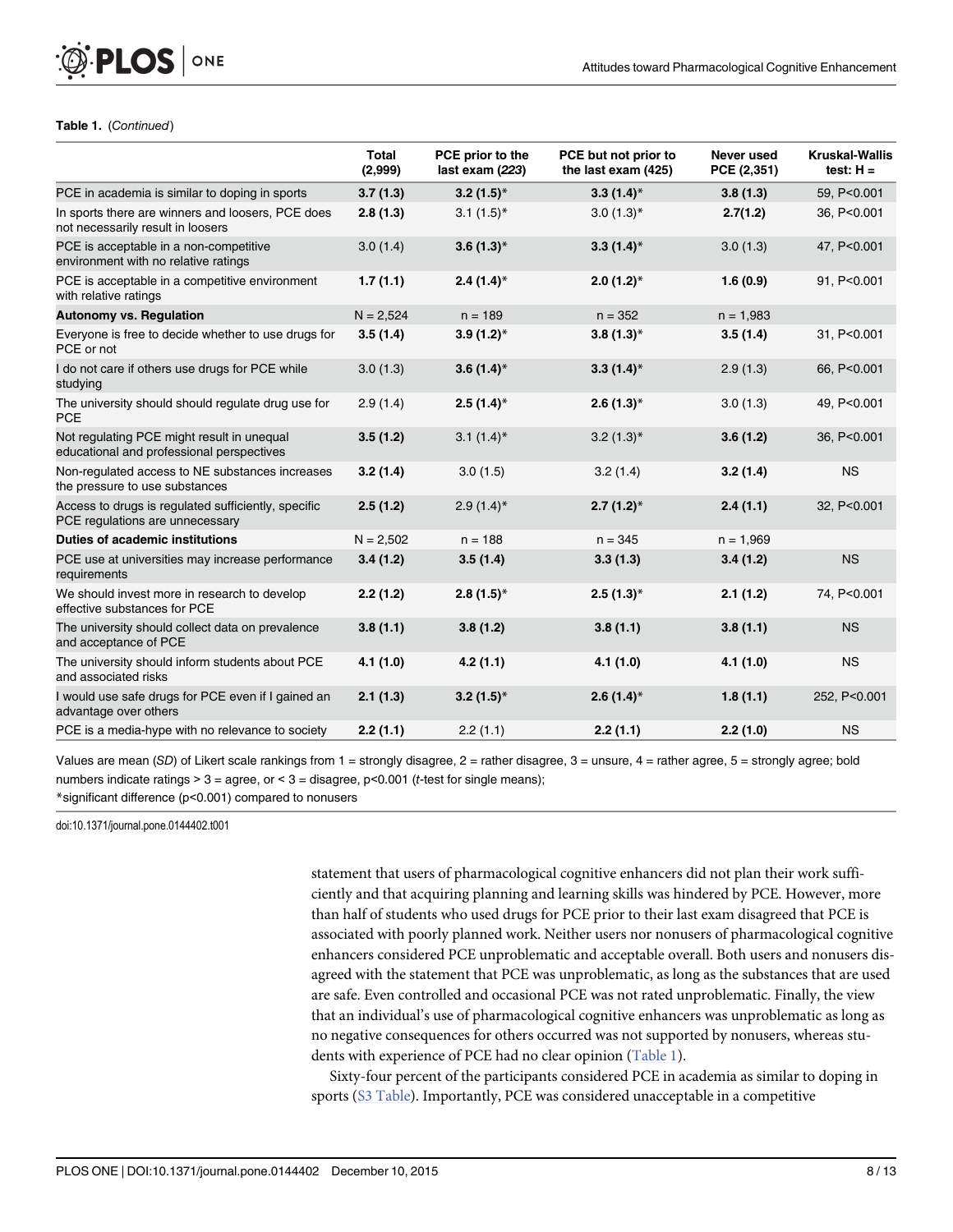environment but clearly more acceptable in a non-competitive environment  $(Z = 34.1$ ,  $p < 0.001$ ). However, students who were experienced with PCE considered drug use for PCE as more acceptable than nonusers in both environments (Table 1).

The participants agreed that everyone should be free to decide whether to use drugs for PCE or not. Nonusers indicated that they would care if other students used drugs for PCE while studying, whereas students who were experienced with PCE cared less about others' PCE (Table 1). Only nonusers supported the statement that unregulated access to pharmacological cognitive enhancers might result in increased pressure to use drugs for PCE. The participants disagreed with the view that access to substances for PCE is sufficiently controlled by existing regulations for medications and substance use and that no specific regulations would be needed for PCE. Nonusers were concerned that a lack of regulation might result in inequality in terms of educational and professional development. However, they were unsure about whether the university should regulate drug use for PCE (Table 1).

The participants tended to believe that PCE at universities may increase performance requirements. Both users and nonusers of pharmacological cognitive enhancers similarly agreed that the university should collect data on the prevalence and acceptance of drug use for PCE among students. Furthermore, all of the students agreed that the university should inform students neutrally about PCE and potential risks associated with such behavior. Finally, the majority of nonusers (77%) indicated that they were not interested in PCE, even if safe substances were available (S3 Table).

#### **Discussion**

The present study had two main findings. First, Swiss university students presented rather negative attitudes toward PCE, considering the use of pharmacological cognitive enhancers fair only when prescribed by a physician for the treatment of a mental disorder. Second, students who used drugs for PCE reported higher acceptability of drug use for PCE compared with nonusers, independent of the context of use.

The present large and quantitative study showed that students raised concerns about PCE, such as medical safety, fairness, and coercion, as previously established in the literature [5]. Very few students agreed with the non-prescribed use of methylphenidate or modafinil for PCE (7%). The students agreed with PCE by fellow students only when they had a mental disorder that was diagnosed by a physician (64%) but not when they had an assumed disorder (i.e., attention deficit disorder) without a formal diagnosis by a physician (26%). Students who were experienced with PCE were more likely to agree with every form of substance use for PCE compared with nonusers, confirming our primary hypothesis and the findings of previous studies [5,7].

#### Medical safety and effects on personality

Many studies have weighed the benefits of PCE against its potential harms and found that nonusers were more concerned, and PCE users overestimated the beneficial cognitive-enhancing effects [5]. Our findings revealed that medical safety was not the main concern about why PCE is considered unacceptable. Nonusers agreed that PCE was problematic even if the substances were safe, even if the use was controlled and occurred only occasionally (i.e., low risk of dependence), and even if there were no negative consequences that could affect others (e.g., impaired driving). Most nonusers indicated that they were unwilling to use hypothetically safe drugs for PCE if they consequently gained an advantage over others (77%). Thus, considerations of fairness (also see below) rather than a fear of adverse effects appears to be the reason for not using PCE. A previous study among German students found that the willingness to use drugs for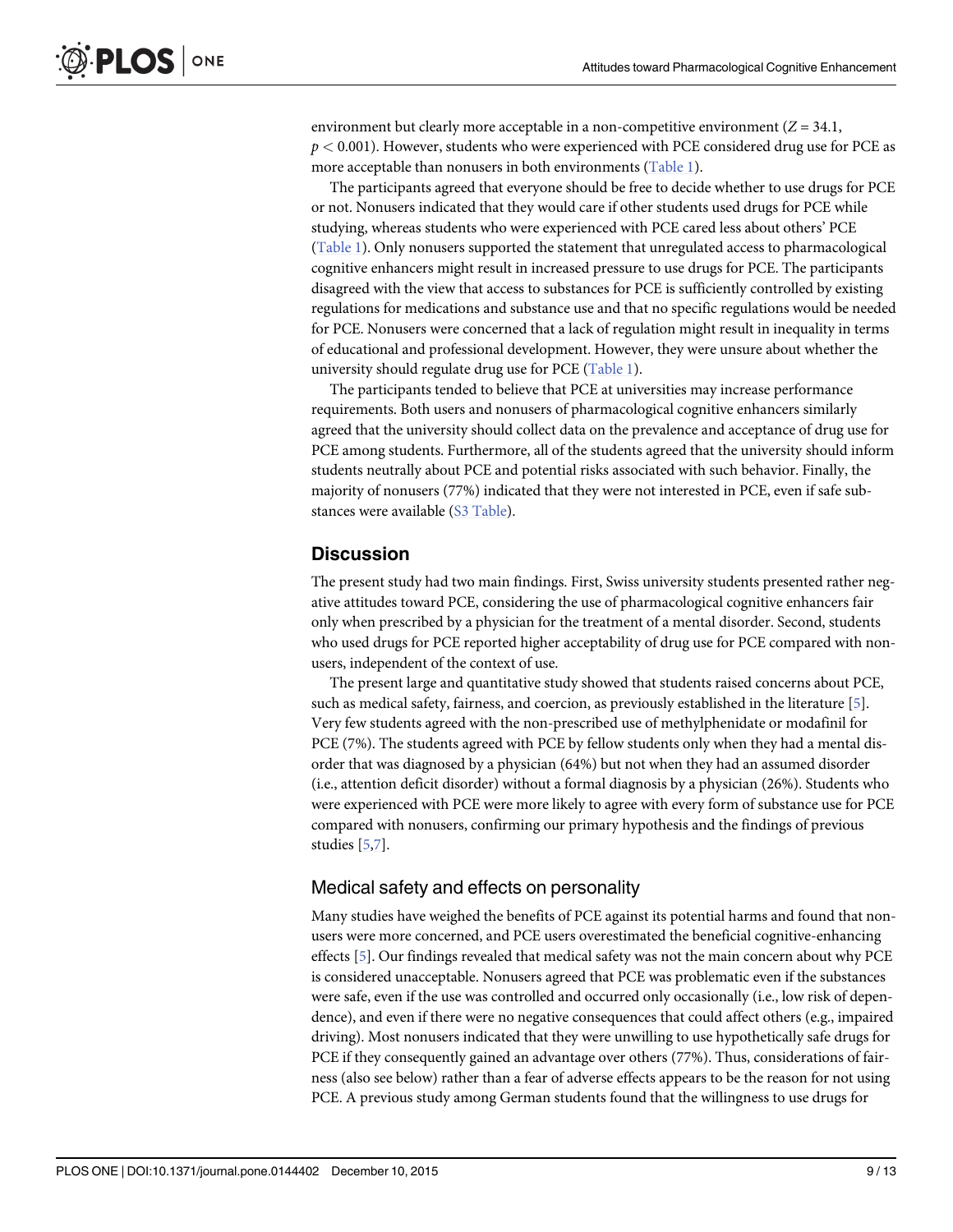PCE decreased as the likelihood of expected side effects increased [3]. Similarly, a previous Swiss study found that 85% of students worried about potential side effects of drugs that are currently reported as being used for PCE [7]. Only one German study has presented contrasting findings to date, showing that the majority of surveyed students would consider using drugs for PCE if such drugs were safe [19]. Nevertheless, the present data indicate that other considerations (see below) may be as important as safety of use  $[3]$ . Thus, considering the views of the students, any regulations of drug use for PCE cannot be solely legitimized by potential health risks.

A significant proportion of the students in the present study agreed with the opinion that drug use for PCE alters users' feelings and social behavior (61%) and even personality (46%). Consistent with this finding, half of the students in a previous Swiss study who were inexperienced with PCE and one-third of the students who were experienced with PCE indicated that they had concerns about users "not being themselves anymore" [7]. Because the use of pharmacological cognitive enhancers while studying mainly occurs during exam periods and in low quantities  $[6,15]$ , substantial personality changes seem very unlikely. However, the perception and subjective belief that changes in personality can occur are real concerns [7] that might be explained by a lack of information on the main drugs that are discussed as cognitive enhancers.

## Coercion

A concern of PCE is that other people may be pressured or coerced into using drugs for PCE when taking notice of colleagues' use. However, less than 3% of the students in our previous study considered PCE as justifiable based solely on others' use [6]. Nonetheless, peer pressure and high demands on cognitive functioning in a competitive environment were previously associated with increased approval of PCE  $[20,21]$  $[20,21]$  $[20,21]$ . More than half of the students who participated in the present study (56%) agreed that PCE may increase performance requirements at universities. However, opinions about whether academic institutions have a duty to regulate drug use for PCE were divided (equal proportions agreed and disagreed). Combined with the findings that students were unsure about the effects of PCE on the quality of work and that a large majority of students agreed that academic institutions should inform them about PCE and associated risks, we suggest that coercion is a concern that results from a poor understanding of the effects and risks of the drugs that are currently used for PCE. This is an important finding of the present study, calling for providing students with more evidence-based information on PCE.

## Fairness

Overall, the use of hypothetically effective drugs for PCE by fellow students was considered unfair by 70% of all respondents. A previous study found that 53% of German students considered PCE by fellow students unfair [14]. As expected, students who used drugs while studying prior to the last exam (35%) and other PCE-experienced students (24%) were more likely to consider that PCE was fair compared with nonusers (11%). This finding is consistent with previous research [5,7].

Furthermore, academic doping has often been compared with sports in terms of concerns about fairness in the ethical debate about performance enhancement  $[10,12]$ . In the present study, more than half of the students (58%) agreed that PCE in academia was similar to doping in sports. In contrast, in a recent study, doping in sports was considered less ethical than academic doping [12]. The authors argued that this result indicates that individuals might have been aware of the fact that intelligence associated with academic success was less malleable than physical condition.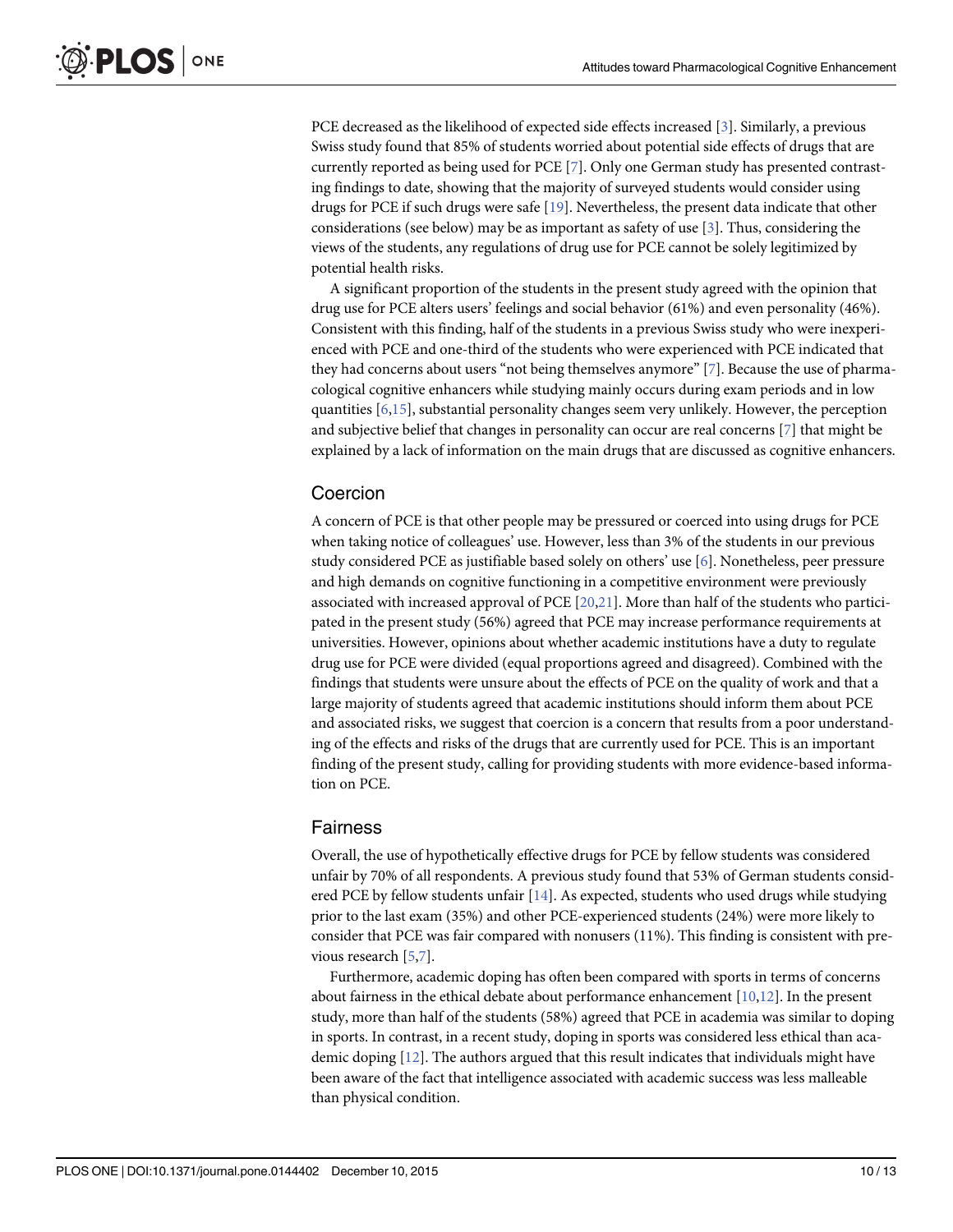<span id="page-10-0"></span>Moreover, fellow students' use of hypothetically effective drugs for PCE was considered fair only when fellow students were diagnosed with a mental disorder by a physician. Using drugs for PCE while having an assumed disorder (i.e. self-diagnosed attention deficit problems) but without a physician's diagnosis was considered much less fair. Similar to a previous study among German students [14], only a minority of students in the present study approved PCE among professors and surgeons (i.e., two professions with a high level of responsibility). Thus, students in Switzerland do not think that people with jobs that are associated with a high level of responsibility should cognitively enhance themselves [[22](#page-12-0)].

Most of the participants in the present study (68%) agreed with the statement that results that are obtained with PCE are less worthy of recognition. This finding was consistent with other studies, indicating that achievements with PCE were considered less commendable than performance that is achieved without such PCE  $[5,14]$ . A study among Swiss students showed that nonusers were more concerned about not being proud of their achievements when having used drugs for PCE compared with experienced users (42% vs. 19%) [7]. These indirect costs of PCE because of nonusers' concerns about the authenticity of performance while under the influence of pharmacological cognitive enhancers might decrease the well-being of users [23].

## Limitations

Because the response rate for the present survey was 10%, the study sample may not have been necessarily representative of all Swiss students. Although all students from UniBas and ETHZ were invited, only 5,000 of a total of 26,000 students who are currently enrolled at UZH who had previously agreed to be contacted for participation in various studies could be invited. Because the primary aim of the present study was to compare attitudes toward PCE between users and nonusers, the lack of representativeness of the study population for all students is not considered to be critically important. The strengths of the present study include its large sample size and the inclusion of both nonusers and two different groups of students who were experienced with PCE. The sample sizes in other studies that investigated attitudes toward PCE were often small [5] and sometimes limited to nonusers [13,15].

## **Conclusions**

Swiss students' main concerns about PCE were coercion and fairness. As expected, these concerns were more prevalent among nonusers compared with students who were experienced with PCE. More balanced information on PCE should be provided to students, and the future monitoring of PCE is recommended.

## Supporting Information

[S1 Questionnaire.](http://www.plosone.org/article/fetchSingleRepresentation.action?uri=info:doi/10.1371/journal.pone.0144402.s001) (DOCX)

[S1 Table](http://www.plosone.org/article/fetchSingleRepresentation.action?uri=info:doi/10.1371/journal.pone.0144402.s002). Response rate and participant characteristics. (DOC)

[S2 Table](http://www.plosone.org/article/fetchSingleRepresentation.action?uri=info:doi/10.1371/journal.pone.0144402.s003). Prescription and recreational drug use for pharmacological cognitive enhancement (PCE) while studying. (DOC)

[S3 Table](http://www.plosone.org/article/fetchSingleRepresentation.action?uri=info:doi/10.1371/journal.pone.0144402.s004). Students' attitudes toward pharmacological cognitive enhancement (PCE) in numbers and proportions. (XLSX)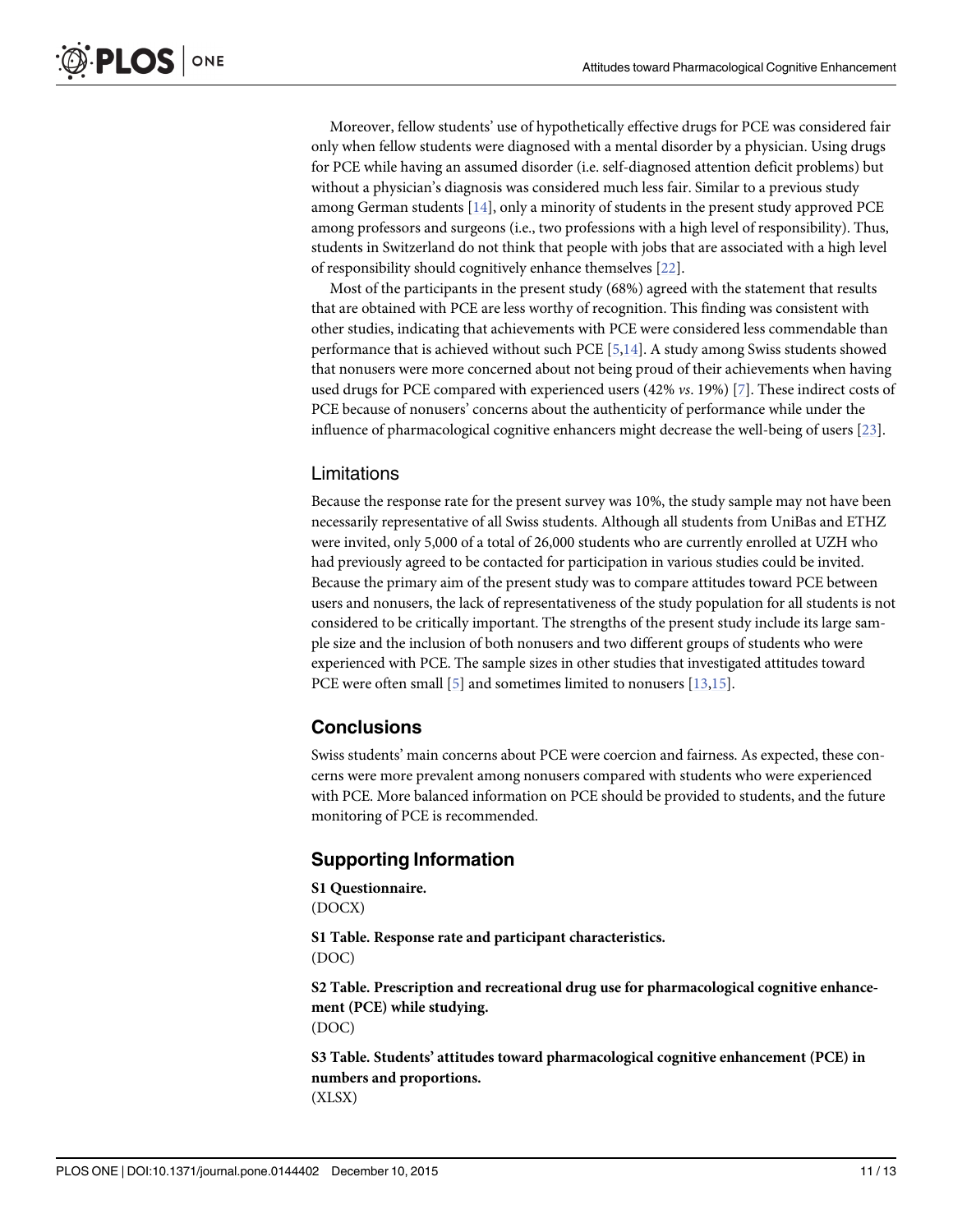#### Acknowledgments

We acknowledge the editorial assistance of M. Arends.

#### Author Contributions

Conceived and designed the experiments: MPS JS MEL. Performed the experiments: LJM EL MEL. Analyzed the data: LJM EL MEL. Wrote the paper: LJM EL JS MEL.

#### References

- Maier LJ, Schaub MP. The use of prescription drugs and drugs of abuse for neuroenhancement in Europe: not widespread but a reality. Eur Psychologist. 2015; 20: 155–166.
- 2. Maslen H, Faulmüller N, Savulescu J. Pharmacological cognitive enhancement-how neuroscientific research could advance ethical debate. Front Syst Neurosci. 2014; 8: 107. doi: [10.3389/fnsys.2014.](http://dx.doi.org/10.3389/fnsys.2014.00107) [00107](http://dx.doi.org/10.3389/fnsys.2014.00107) PMID: [24999320](http://www.ncbi.nlm.nih.gov/pubmed/24999320)
- 3. Sattler S, Sauer C, Mehlkop G, Graeff P. The rationale for consuming cognitive enhancement drugs in university students and teachers. PLoS One. 2013; 8: e68821. doi: [10.1371/journal.pone.0068821](http://dx.doi.org/10.1371/journal.pone.0068821) PMID: [23874778](http://www.ncbi.nlm.nih.gov/pubmed/23874778)
- 4. Shook JR, Galvagni L, Giordano J. Cognitive enhancement kept within contexts: neuroethics and informed public policy. Front Syst Neurosci. 2014; 8: 228. doi: [10.3389/fnsys.2014.00228](http://dx.doi.org/10.3389/fnsys.2014.00228) PMID: [25538573](http://www.ncbi.nlm.nih.gov/pubmed/25538573)
- 5. Schelle KJ, Faulmuller N, Caviola L, Hewstone M. Attitudes toward pharmacological cognitive enhancement: a review. Front Syst Neurosci. 2014; 8: 53. doi: [10.3389/fnsys.2014.00053](http://dx.doi.org/10.3389/fnsys.2014.00053) PMID: [24860438](http://www.ncbi.nlm.nih.gov/pubmed/24860438)
- 6. Maier LJ, Liechti ME, Herzig F, Schaub MP. To dope or not to dope: neuroenhancement with prescrip-tion drugs and drugs of abuse among Swiss university students. PLoS One. 2013; 8: e77967. doi: [10.](http://dx.doi.org/10.1371/journal.pone.0077967) [1371/journal.pone.0077967](http://dx.doi.org/10.1371/journal.pone.0077967) PMID: [24236008](http://www.ncbi.nlm.nih.gov/pubmed/24236008)
- 7. Ott R, Biller-Andorno N. Neuroenhancement among Swiss students: a comparison of users and nonusers. Pharmacopsychiatry. 2014; 47: 22–28. doi: [10.1055/s-0033-1358682](http://dx.doi.org/10.1055/s-0033-1358682) PMID: [24222011](http://www.ncbi.nlm.nih.gov/pubmed/24222011)
- 8. Forlini C, Racine E. Disagreements with implications: diverging discourses on the ethics of non-medical use of methylphenidate for performance enhancement. BMC Med Ethics. 2009; 10: 9. doi: [10.1186/](http://dx.doi.org/10.1186/1472-6939-10-9) [1472-6939-10-9](http://dx.doi.org/10.1186/1472-6939-10-9) PMID: [19580661](http://www.ncbi.nlm.nih.gov/pubmed/19580661)
- 9. Franke AG, Lieb K, Hildt E. What users think about the differences between caffeine and illicit/prescrip-tion stimulants for cognitive enhancement. PLoS One. 2012; 7: e40047. doi: [10.1371/journal.pone.](http://dx.doi.org/10.1371/journal.pone.0040047) [0040047](http://dx.doi.org/10.1371/journal.pone.0040047) PMID: [22768218](http://www.ncbi.nlm.nih.gov/pubmed/22768218)
- 10. Partridge B, Lucke J, Hall W. A comparison of attitudes toward cognitive enhancement and legalized doping in sport in a community sample of Australian adults. Am J Bioethics Primary Res. 2012; 3: 81– 86.
- 11. Partridge B, Lucke J, Hall W. "If you're healthy you don't need drugs": Public attitudes towards "brain doping" in the classroom and "legalised doping" in sport. Perform Enhanc Heal 2014; 3: 20–25.
- 12. Dodge T, Williams KJ, Marzell M, Turrisi R. Judging cheaters: is substance misuse viewed similarly in the athletic and academic domains? Psychol Addict Behav. 2012; 26: 678–682. doi: [10.1037/](http://dx.doi.org/10.1037/a0027872) [a0027872](http://dx.doi.org/10.1037/a0027872) PMID: [22545584](http://www.ncbi.nlm.nih.gov/pubmed/22545584)
- 13. Bell S, Partridge B, Lucke J, Hall W. Australian university students' attitudes towards the acceptability and regulation of pharmaceuticals to improve academic performance. Neuroethics. 2013; 6: 197–205.
- 14. Forlini C, Schildmann J, Roser P, Beranek R, Vollmann J. Knowledge, experiences and views of German university students toward neuroenhancement: an empirical-ethical analysis. Neuroethics. 2014;
- 15. Partridge B, Bell S, Lucke J, Hall W. Australian university students' attitudes towards the use of prescription stimulants as cognitive enhancers: perceived patterns of use, efficacy and safety. Drug Alco-hol Rev. 2012; 32: 295-302. doi: [10.1111/dar.12005](http://dx.doi.org/10.1111/dar.12005) PMID: [23121045](http://www.ncbi.nlm.nih.gov/pubmed/23121045)
- 16. Bagot KS, Kaminer Y. Efficacy of stimulants for cognitive enhancement in non-attention deficit hyperac-tivity disorder youth: a systematic review. Addiction. 2014; 109: 547-557. PMID: [24749160](http://www.ncbi.nlm.nih.gov/pubmed/24749160)
- 17. Repantis D, Schlattmann P, Laisney O, Heuser I. Modafinil and methylphenidate for neuroenhance-ment in healthy individuals: A systematic review. Pharmacol Res. 2010; 62: 187-206. doi: [10.1016/j.](http://dx.doi.org/10.1016/j.phrs.2010.04.002) [phrs.2010.04.002](http://dx.doi.org/10.1016/j.phrs.2010.04.002) PMID: [20416377](http://www.ncbi.nlm.nih.gov/pubmed/20416377)
- 18. de Jongh R, Bolt I, Schermer M, Olivier B. Botox for the brain: enhancement of cognition, mood and pro-social behavior and blunting of unwanted memories. Neurosci Biobehav Rev. 2008; 32: 760–776. doi: [10.1016/j.neubiorev.2007.12.001](http://dx.doi.org/10.1016/j.neubiorev.2007.12.001) PMID: [18295885](http://www.ncbi.nlm.nih.gov/pubmed/18295885)